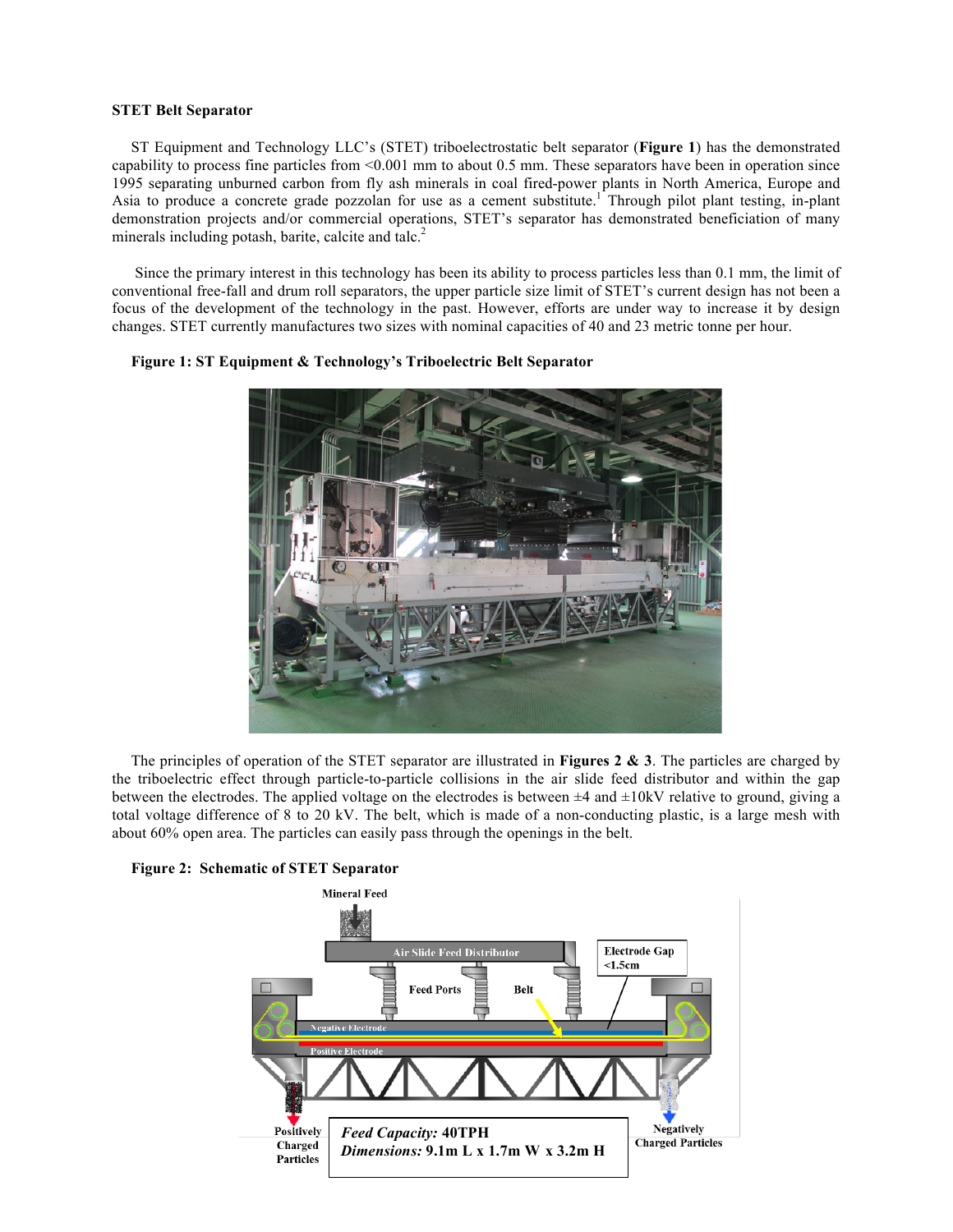The flow patterns and particle-to-particle contact within the electrode gap that are established by the moving belt are key to the effectiveness of the separator. Upon entry into the gap between the electrodes the negatively charged particles are attracted by the electric field forces to the bottom positive electrodes. The positively charged particles are attracted to the negatively charged top electrode. The speed of the continuous loop belt is variable from 4 to 20 m/s. The geometry of the belt cross-direction strands serves to sweep the particles off the electrodes moving them towards the proper end of the separator and back into the high shear zone between the oppositely moving sections of the belt. Because the particle number density is so high within the gap between the electrodes (approximately onethird the volume is occupied by particles) and the flow is vigorously agitated, there are many collisions between particles and optimal charging occurs continuously throughout the separation zone. The counter-current flow induced by the oppositely moving belt sections and the continual re-charging and re-separation creates a counter current multistage separation within a single apparatus. This continuous charging and recharging of particles within the separator eliminates the need for any "charger" system prior to introducing material to the separator, thus removing a serious limitation on the capacity of electrostatic separation. The output of this separator is two streams, a concentrate and a residue, without a middlings stream. The efficiency of this separator has been shown to be equivalent to approximately three stages of free-fall separation with middlings recycle.



## **Figure 3: Electrode Gap of STET Belt Separator**

The STET separator has many process variables that enable optimization of the trade-off between product purity and recovery that is inherent in any beneficiation process. The coarse adjustment is the feed port through which the feed is introduced to the separation chamber. The port furthest from the discharge hopper of the desired product gives the best grade but at the expense of a lower recovery. A finer adjustment is the speed of the belt. The electrode gap, which is adjustable between 9 and 18 mm, and the applied voltage ( $\pm 4$  to  $\pm 10$  kV) are also important variables. The polarity of the electrodes may be changed which aids in the separation of some materials. Pretreatment of feed material by precise control of trace moisture content (as measured by feed relative humidity) is important to achieve optimum separation results. The addition of trace amounts of charge-modifying chemical agents can also aid in optimizing the process.

As stated above, the initial commercial application of the belt separator has been separation of coal char from the glassy aluminosilicate minerals from fly ash from coal-fired power plants. This technology is unique among electrostatic separators in its ability to separate fly ash, which typically has a mean particle size less than 0.02 mm. The STET separator has also been proven to effectively separate magnesite from talc, halite from kieserite and sylvite, silicates from barite, and silicates from calcite.<sup>3</sup> The mean particle size of all of these feed materials have been in the range of 0.02 and 0.1mm. Examples of separations for several materials are included in **Table 1.**